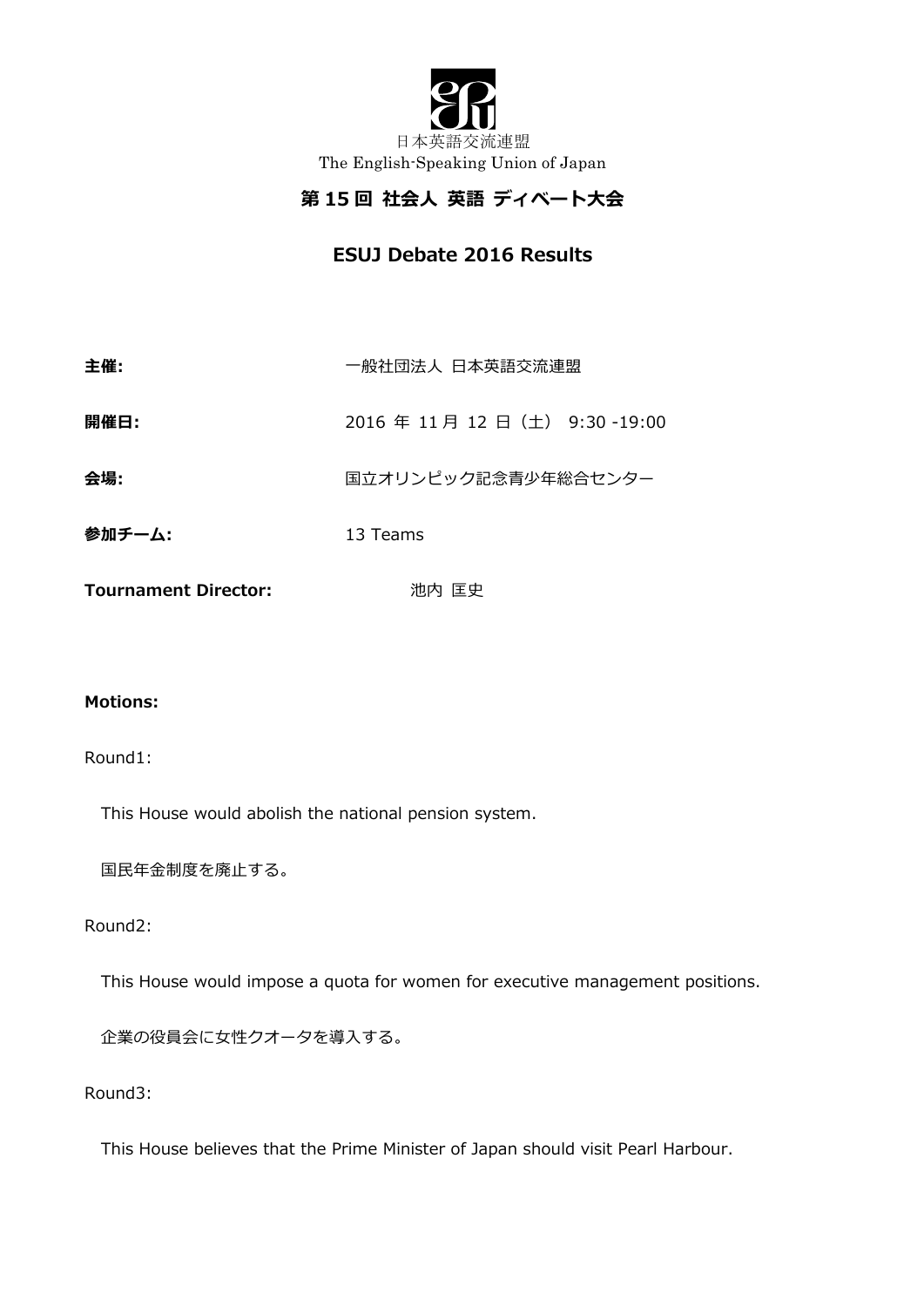

日本国の首相は真珠湾を訪問すべきである。

Round4:

This House would cancel the debt of Least Developed Countries.

後発開発途上国の債務を免除する。

Semi-Finals:

This House believes that Social Networking Sites do more harm than good.

SNS は有益な点よりも弊害の方が多い。

Grand-Final:

This House would allow employees to sell their paid leave to their employers.

従業員が企業に⾃ら保有する有給休暇を売却することを認める。

## **The Results:**

| 1 <sup>st</sup> Prize: | Roland Canyon | (小野 暢思    | $\sim 100$ km s $^{-1}$     | 早川 亮)      |
|------------------------|---------------|-----------|-----------------------------|------------|
| 2 <sup>nd</sup> Prize: | Dual Stones   | (石田 由里子 ・ |                             | 石塚 雄一)     |
| 3 <sup>rd</sup> Prize: | Deep Thought  | (黒澤 敏浩    | $\mathcal{L}_{\mathcal{A}}$ | シルベスタ コリン) |
|                        | D.D.          | (佐伯 さやか   | $\bullet$                   | 杉山 真理)     |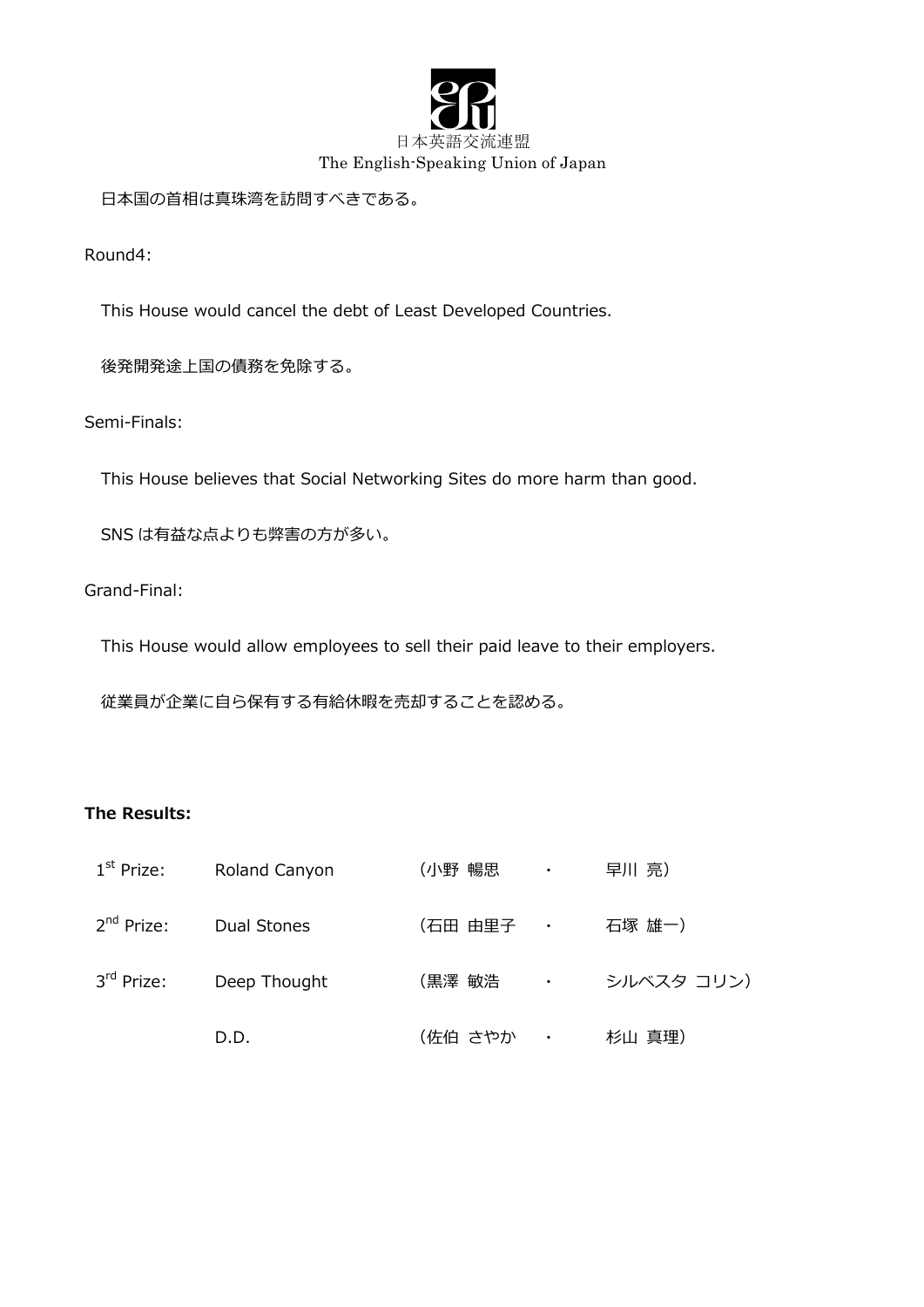

## **Participants**

| Group/Team         | Debater1 | Debater2 |
|--------------------|----------|----------|
| Group A            |          |          |
| GDs                | 須田 智之    | 大関 朝美    |
| <b>Dual Stones</b> | 石田 由里子   | 石塚 雄一    |
| M&M                | 相馬 真理子   | 小坂田 美智子  |
| Debate Summit      | 松浦 直樹    | 塚田 繁     |
| Group B            |          |          |
| D.D                | 佐伯 さやか   | 杉山 真理    |
| Connect the dot    | 野内 光二    | 福田 恵     |
| New Dolphins       | 佐藤 陽子    | 河野 親由    |
| Group C            |          |          |
| Blood type A&B     | 片山 滋子    | 池田 由美    |
| <b>M&amp;O</b>     | 森山 雄太    | 須賀 建文    |